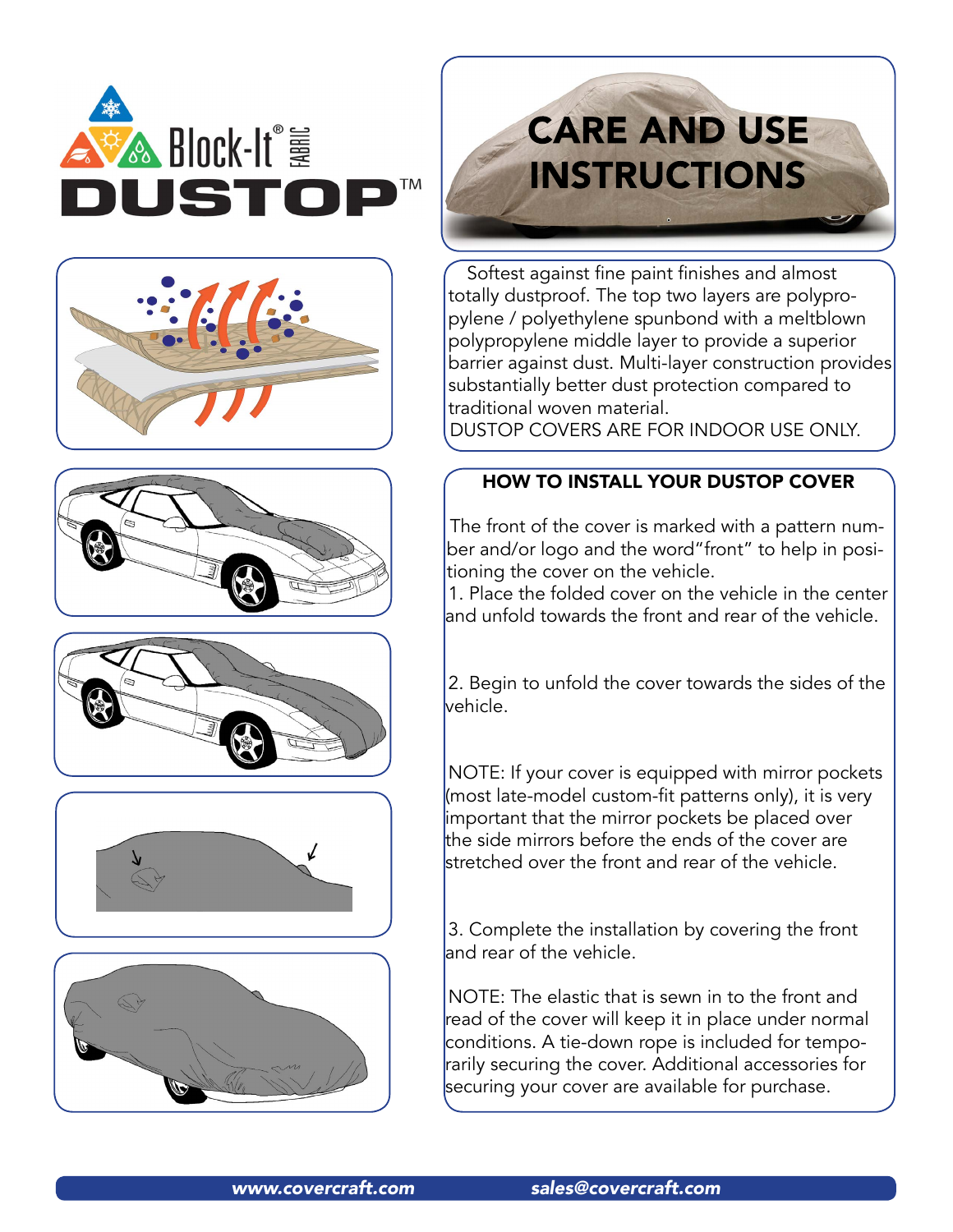# HOW TO REMOVE YOUR DUSTOP COVER

The following procedure will make it easier to remove and install the cover whenever it is used. 1. Release both ends of the cover from under the bumpers.

2. Fold up both sides onto the top of the vehicle into a long pile approximately 2 feet(60 cm) wide.

3. Start at the front of the vehicle and fold the cover in three foot (1 meter) folds from the front to the back.

NOTE: Using these Installation and Removal procedures each time, you will find that it should only take about a minute to install or remove the cover.







# HOW TO INSTALL AN ANTENNA GROMMET ON YOUR DUSTOP COVER

If your vehicle has an outside radio antenna which will not retract flush with the vehicle body, you will have to provide an opening in the cover. We have included a non-corrosive plastic grommet set for the antenna opening.

1. The most accurate way to make an antenna opening is to remove the antenna and install the cover on the vehicle, making sure it is properly aligned and positioned. Using a sharp pencil, punch a hole through the fabric at the antenna location. Be careful to avoid hitting the vehicle finish with the pencil. If the antenna is not easily removed, see procedure #2.

2. Place the cover on the vehicle except for the fender or body panel where the antenna is located. For example, if the antenna is located on the front passenger side fender, roll or fold the cover away from the antenna and cover all the remaining area of the vehicle. (Do not attempt to place the cover over the top of the antenna.) Center the cover, align both seams with the roof edges and be sure the cover is pulled down evenly over the front and rear bumpers. Carefully unfold the portion of the cover that is next to the antenna and position it next to the base of the antenna. Recheck the overall positioning of the cover to make sure it has not moved on the vehicle. Make sure the cover lies flat over the hood and roof areas of the vehicle. Mark the cover with the location of the antenna base and make a hole with a sharp pencil.

3. Use sharp scissors to make the hole opening 3/4 inch in diameter and install the grommet as shown in the photo. The outside grommet ring fit is very tight.

4. Place the cover on a clean, hard surface. Position the inside grommet through the opening you made and then secure the outside grommet snap-ring in place using a rubber mallet.

**IMPORTANT:** When installing the cover, place the grommet over the antenna before placing the mirror pockets over the mirrors.

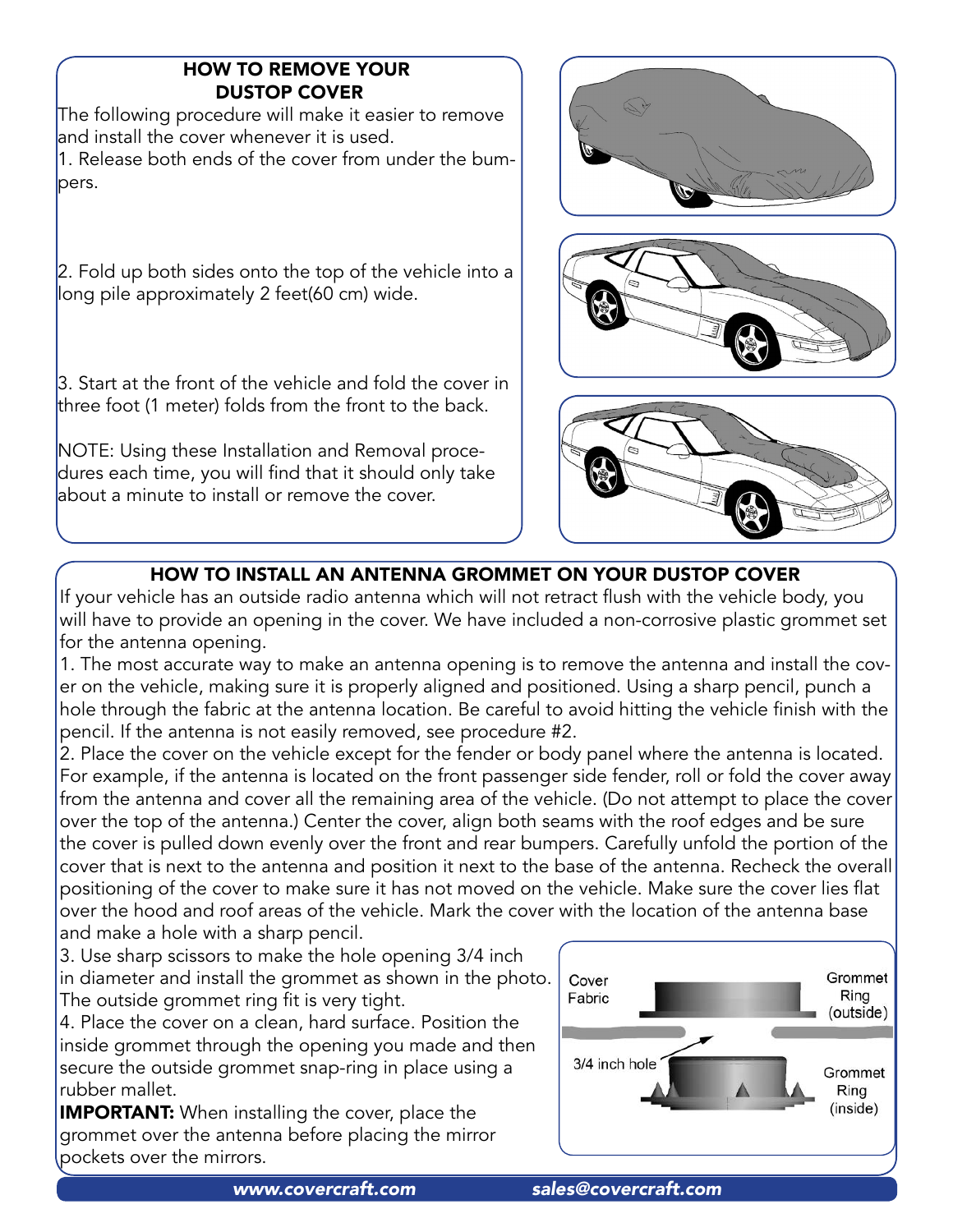#### HOW TO CLEAN YOUR DUSTOP COVER WITH A WASHING MACHINE

- 1. Place the cover in a large, commercial washing machine without an agitator.
- 2. Fill the tub with WARM water.
- 3. Pour in 1/4 cup of Simple Green All-Purpose Cleaner.
- 4. Use the GENTLE cycle, if available.
- 5. Rinse the cover twice (2x) to remove all of the cleaner.
- 6. Air dry.

# HOW TO CLEAN YOUR DUSTOP COVER ON THE VEHICLE

- 1. Install your cover inside-out on the vehicle.
- 2. Mix one ounce (1oz) of Simple Green All-Purpose Cleaner per quart of WARM water.
- 3. Spray or sponge the mixture onto cover.
- 4. Rinse with plain water until there are no suds on the cover.
- 5. Air dry.

Car cover fabric performance can be severely affected by contaminants (dirt, dust, grease, etc.) that build up on and within the material. It can cause the windshield and paint to become dirty and "fogged" as well as create "wicking"; a process where the contaminants actually pull water through the fabric. This may nullify any water resistant properties the fabric may have had. Cleaning your cover will help to keep your vehicle clean and increase the service life of the cover.

Simple Green All-Purpose Cleaner is available in most automotive and home-improvement stores. If you have questions about Simple Green, call 1-800-228-0709 or visit *<www.simplegreen.com>* for more information.



# LIMITED FOUR (4) YEAR WARRANTY

BLOCK-IT® 380 fabric covers are warranted for four (4 ) years from the date of purchase, to the original purchaser. Be sure to save your original purchase receipt. Warranty coverage protects against defects in material and workmanship, as well as the fabric becoming unserviceable during normal use. After factory inspection, we will repair or replace the cover or specific panels judged to be unusable. This Limited Warranty does not cover fading, which occurs naturally on all products used outdoors.

> To process a warranty claim, contact: CAR COVER DIVISION 100 Enterprise Blvd. Pauls Valley, OK 73075 405-238-9651 M-F 8am to 4pm CST [sales@covercraft.com](mailto:sales@covercraft.com)

Be sure to review the CAUTIONS AND WARNINGS section of this manual for important information regarding the proper use of your cover.